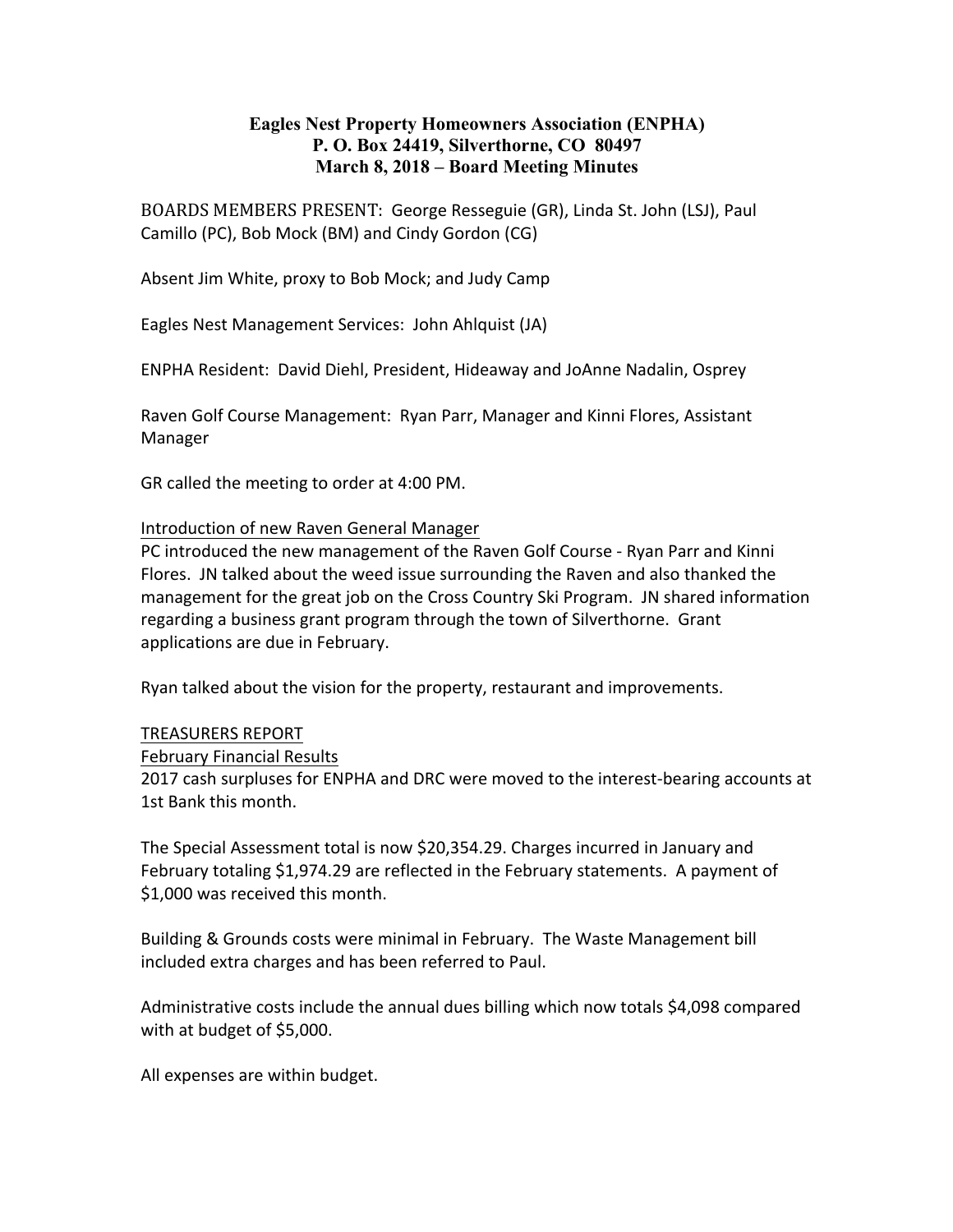# Collections

28 properties are still outstanding and the second round of past due notices, which include a \$100 fine, has been sent. This is the smallest number of past dues at this time in memory.

### 2017 Tax Return

Although we are a not-for-profit and have no federal tax liability, we are required to file an informational tax return with the IRS by May 15 each year. One of the questions on the return is if it has been circulated to all officers before filing. Accordingly you all received a draft by e-mail.

# Board Motion: GR made a motion to approve the tax return. Seconded by LSJ, **approved unanimously.**

# *BUILDING AND GROUNDS*

The pavilion railing contract came in at \$9,138.36 vs. a budget of \$8,000 because the *original bid was based on 2017 construction . This item is funded from our reserves and* we have sufficient funds available to cover the increase.

Board Motion: LSJ moved to approve the pavilion railing contract with Infinity **Certified Welding for \$9,138.36 and increase the 2018 budget for this item by** \$1,138.38. Seconded BM, and unanimously approved.

# TOWN UPDATES

The town approved a small Verizon Cell tower near the Pavilion. Verizon requested to do a small tower at the TOS public works building. That was not approved.

Parade for the Olympians is in the works, once their season is over is in the works.

Pre development agreement between the developer and the TOS for the 4<sup>th</sup> Street Crossing was not approved. There is no signed agreement for sale of the property to the developers.

TOS Work Session next Tuesday will be reviewing Smith Ranch. Meeting will be at 6:00 on March 13. Smith Ranch will consist of Condos, SFR, and Townhomes. Total density is yet to be determined.

New Town Council will take over on April 11.

### 2018 ANNUAL MEETING PLANNING

Meeting Plans

Planning for all requirements is complete; no issues identified. It was agreed to schedule the Annual Special Board Meeting on April 12, the same day as the monthly Board meeting.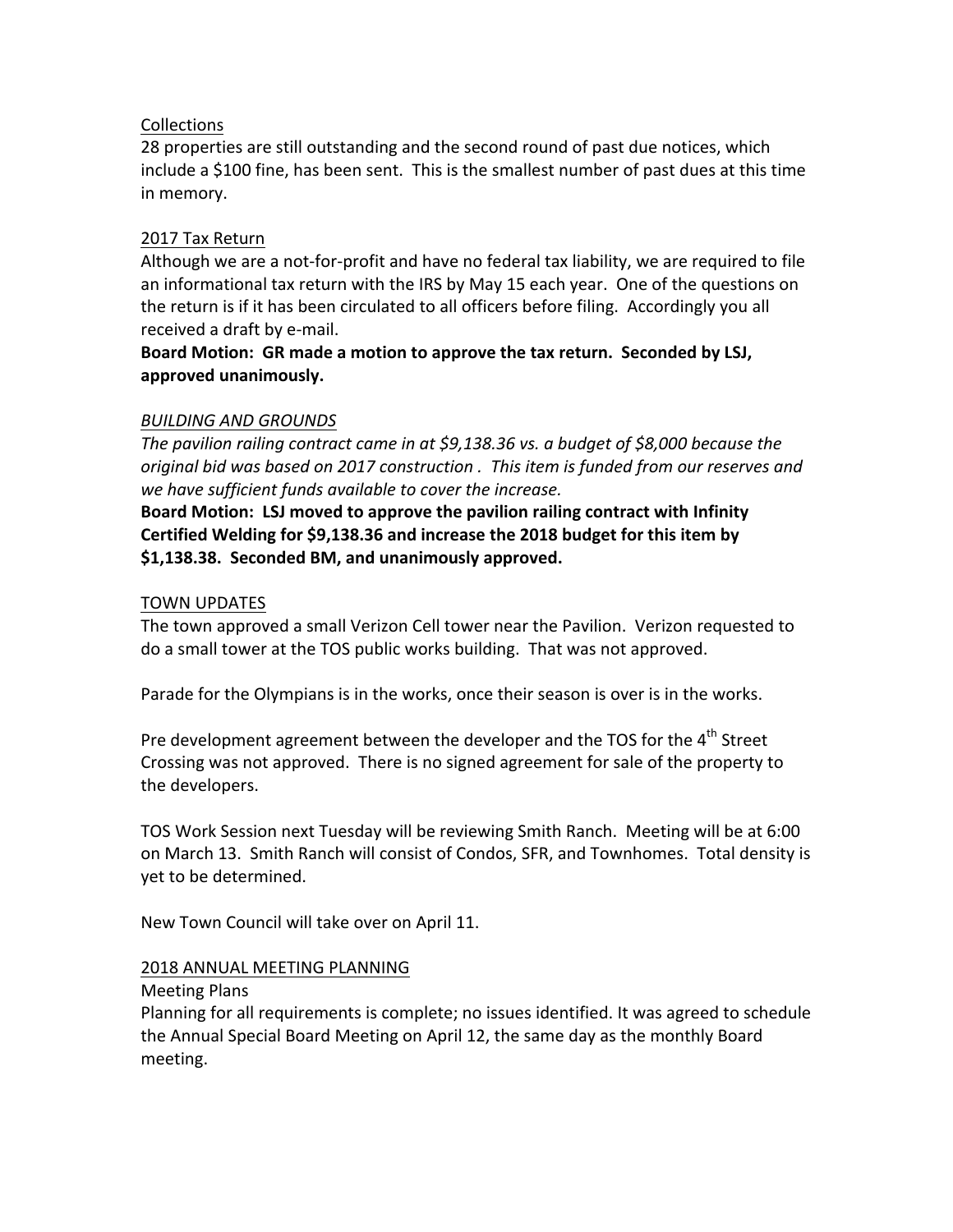#### BOARD ELECTIONS

No new candidates have approached the Board with an interest in being on the Ballot for this election. Presently, JC and GR are on the Ballot seeking reelection. The Ballot will be finalized on March 14, and will be included in the Annual Meeting Packet.

#### Roles & Responsibilities

GR distributed a document of Board Roles & Responsibilities. No action was required.

#### SUBASSOCIATIONS

#### 2018 Grants

Grant requests totaled \$13,400 against an ENPHA budget of \$6,500. This is the first time 6 grant applications were submitted.

JC and GR propose an award to the Aspens 100% of their request as a first-time participant. This is consistent with previous years for other sub associations. They also propose to award \$400 to the Ranch per their submission. For the remaining 4 sub-associations, they proposed awarding 50% of the amount requested. The proposed total awards total is  $$8,150$  an increase of  $$1,650$  (25%) over budget.

# Board Motion: LSJ moved to approve the \$1650 increase to the 2018 Grant Budget. Seconded by CG, approved unanimously.

#### **BUILDING AND GROUNDS**

Contract issued to local vendor to provide 85 feet of railing for the Community Center Pavilion. The railing has been manufactured fitted and is presently out for powder coating. Should have installed by the end of the month.

Arrangements finalized with Raven Personnel for the HOA Annual Meeting.

Gate logs at the entrance to the CC have been sanded and painted as flaking and peeling on the top of the logs were observed.

Any areas that one sees that might be in need of repairs/staining or painting at the CC, please let me know.

Community Center Usage: 8 MahJongg; 3 EPNHA; 3 Non Profits; 1 Sub Association

### ENVIRONMENTAL

There were no complaints and no request related to weeds, trees and trails. We are working on 2018 plans for the Weed Program and trail maintenance. We are always looking for volunteers for any of our environmental programs. Thank you to all who help in any way to make improvements to our great neighborhood.